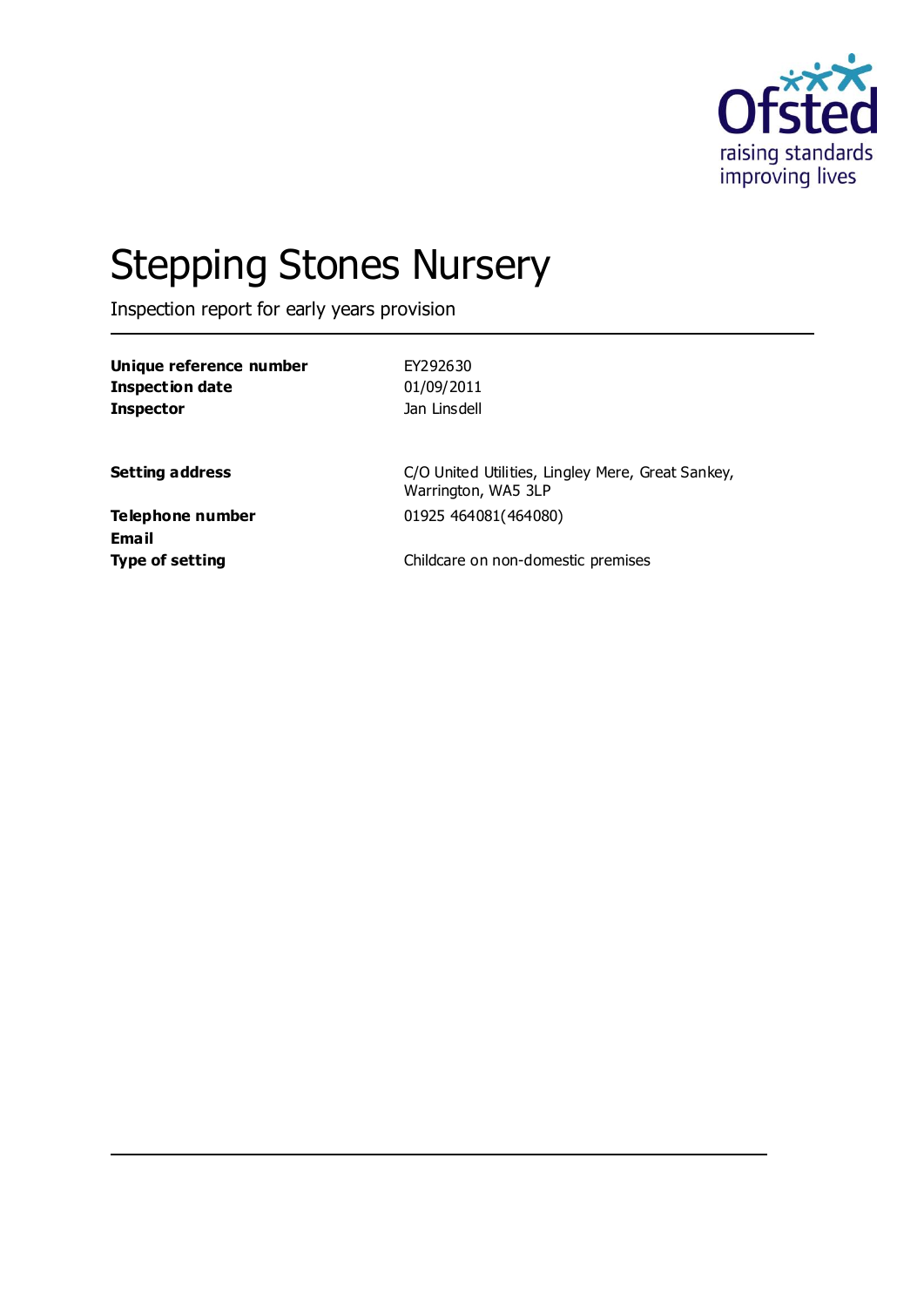The Office for Standards in Education, Children's Services and Skills (Ofsted) regulates and inspects to achieve excellence in the care of children and young people, and in education and skills for learners of all ages. It regulates and inspects childcare and children's social care, and inspects the Children and Family Court Advisory Support Service (Cafcass), schools, colleges, initial teacher training, work-based learning and skills training, adult and community learning, and education and training in prisons and other secure establishments. It assesses council children's services, and inspects services for looked after children, safeguarding and child protection.

If you would like a copy of this document in a different format, such as large print or Braille, please telephone 0300 123 1231, or email enquiries@ofsted.gov.uk.

You may copy all or parts of this document for non-commercial educational purposes, as long as you give details of the source and date of publication and do not alter the information in any way.

T: 0300 123 1231 Textphone: 0161 618 8524 E: enquiries@ofsted.gov.uk W: [www.ofsted.gov.uk](http://www.ofsted.gov.uk/)

© Crown copyright 2011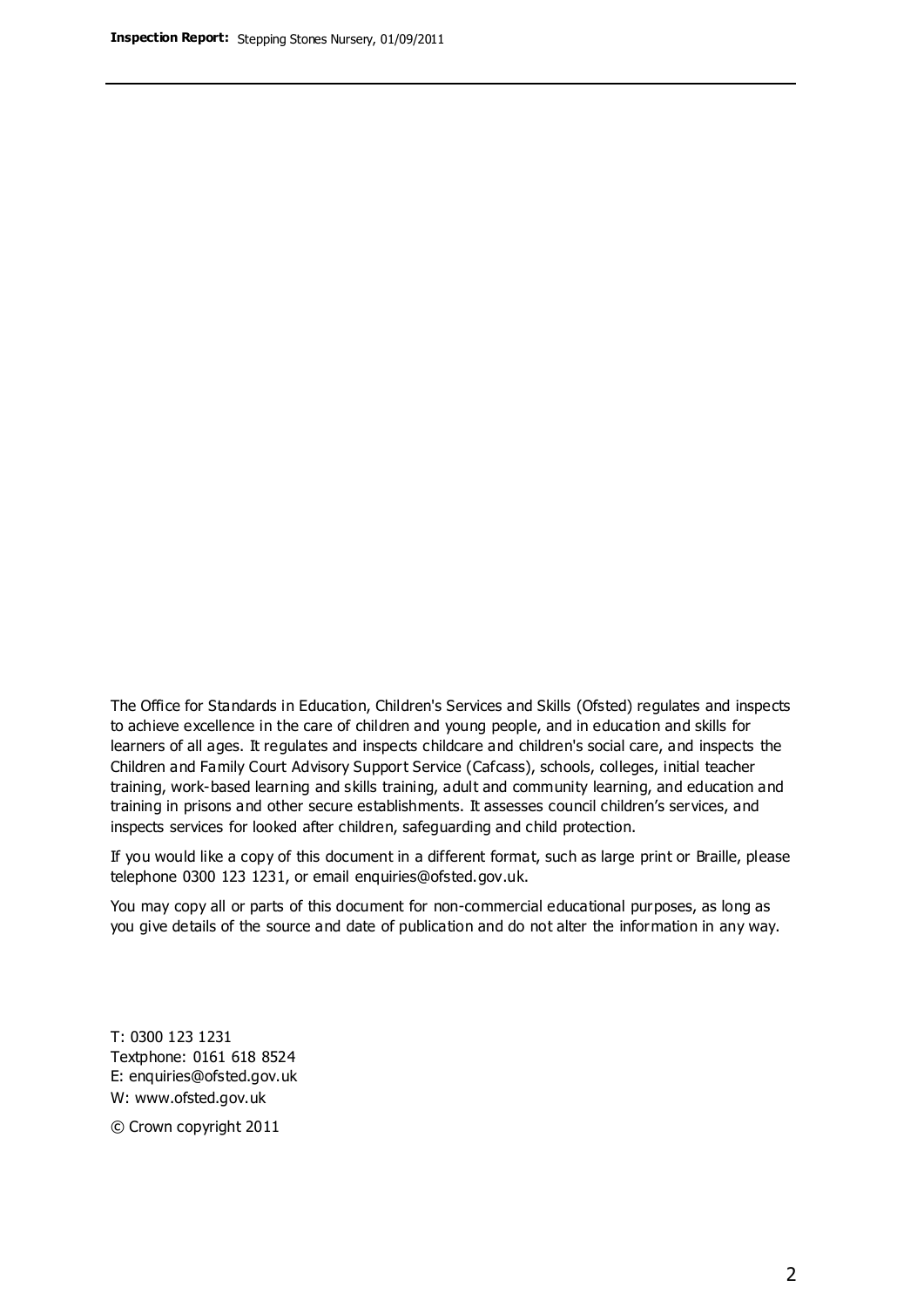## **Introduction**

This inspection was carried out by Ofsted under Sections 49 and 50 of the Childcare Act 2006 on the quality and standards of the registered early years provision. 'Early years provision' refers to provision regulated by Ofsted for children from birth to 31 August following their fifth birthday (the early years age group). The registered person must ensure that this provision complies with the statutory framework for children's learning, development and welfare, known as the *Early* Years Foundation Stage.

The provider must provide a copy of this report to all parents with children at the setting where reasonably practicable. The provider must provide a copy of the report to any other person who asks for one, but may charge a fee for this service (The Childcare (Inspection) Regulations 2008 regulations 9 and 10).

Please see our website for more information about each childcare provider. We publish inspection reports, conditions of registration and details of complaints we receive where we or the provider take action to meet the requirements of registration.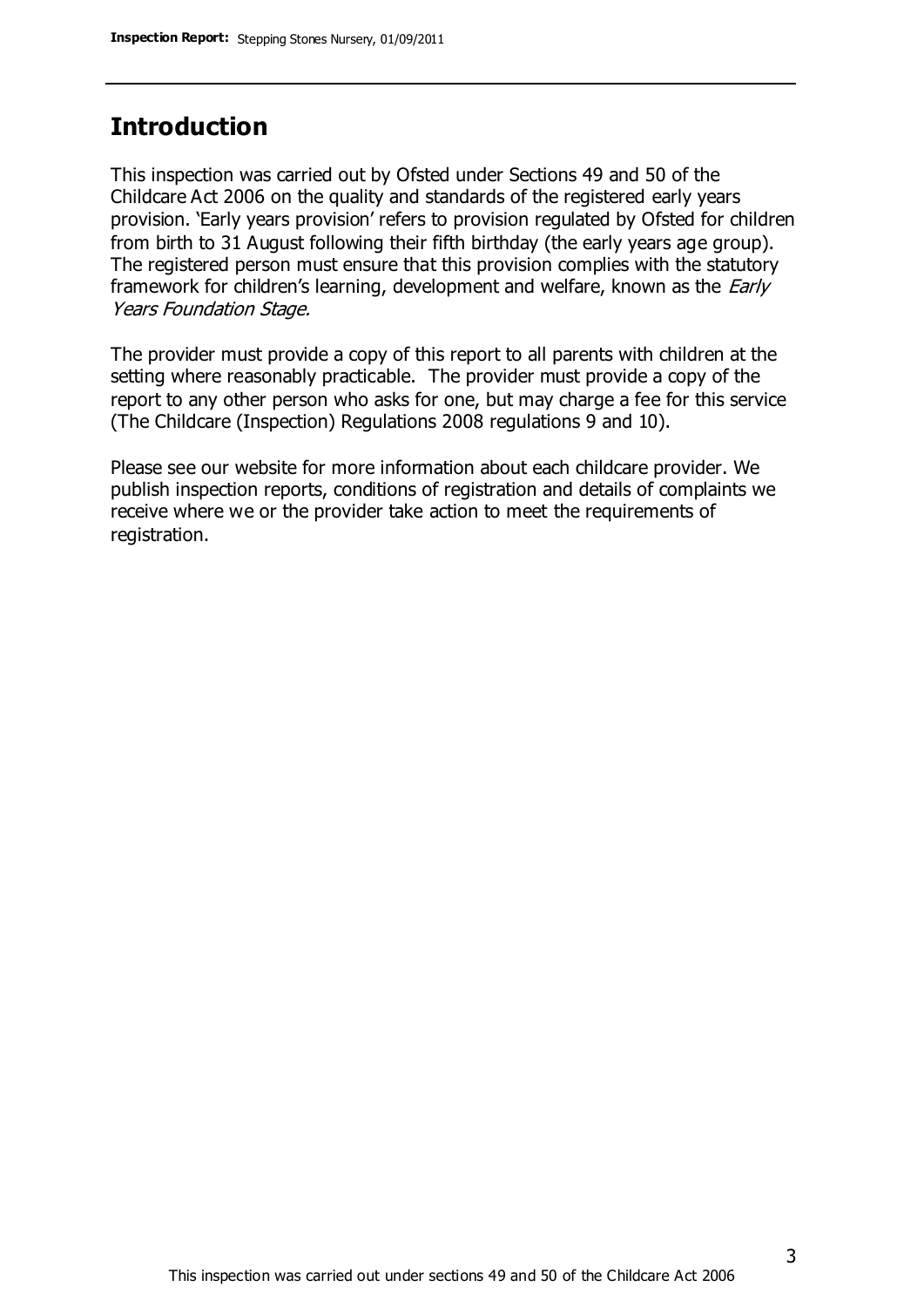## **Description of the setting**

Stepping Stones Nursery was registered in 2004. It is one of several nurseries run by a limited company and operates from a single storey building located on a business park in Warrington, Cheshire. Children are cared for within four rooms, and have access to a sensory room and secure outdoor play areas. The nursery is open to the general public, but primarily serves children of employees working for United Utilities. It is open Monday to Friday, from 8am to 6pm throughout the year, excluding bank holidays.

The nursery is registered by Ofsted on the Early Years Register. A maximum of 98 children aged from birth to the early years age range may attend the nursery at any one time. There are currently 102 children on roll within the early years age range and of these, 25 receive funding for free early education. The nursery supports children with special educational needs and also supports children who speak English as an additional language.

The nursery employs 26 members of staff including the manager. Of these, one holds Early Years Professional (EYP) Status, 24 hold appropriate early years qualifications at level 3 and one holds an appropriate early years qualification at level 2. The nursery is a member of the National Day Nursery Association (NDNA) and receives support from the local authority.

## **The overall effectiveness of the early years provision**

Overall the quality of the provision is good.

Children make good progress in their learning and development and overall, they are very settled, secure and show much interest in the stimulating experiences on offer. Staff successfully promote equality and diversity, ensuring children's individual needs are well met. They work exceptionally well with parents and carers, which significantly benefits the children's care, learning and enjoyment. Links with other providers to promote children's care and learning are positive and improving. There is a strong commitment to continuous improvement, with robust systems in place to evaluate, monitor and maintain good standards.

## **What steps need to be taken to improve provision further?**

To further improve the early years provision the registered person should:

- review the organisation of the baby room, to consistently create an environment that is calm and reassuring for all children
- build on the arrangements for maintaining a regular two-way flow of information with other providers such as childminders and pre-schools.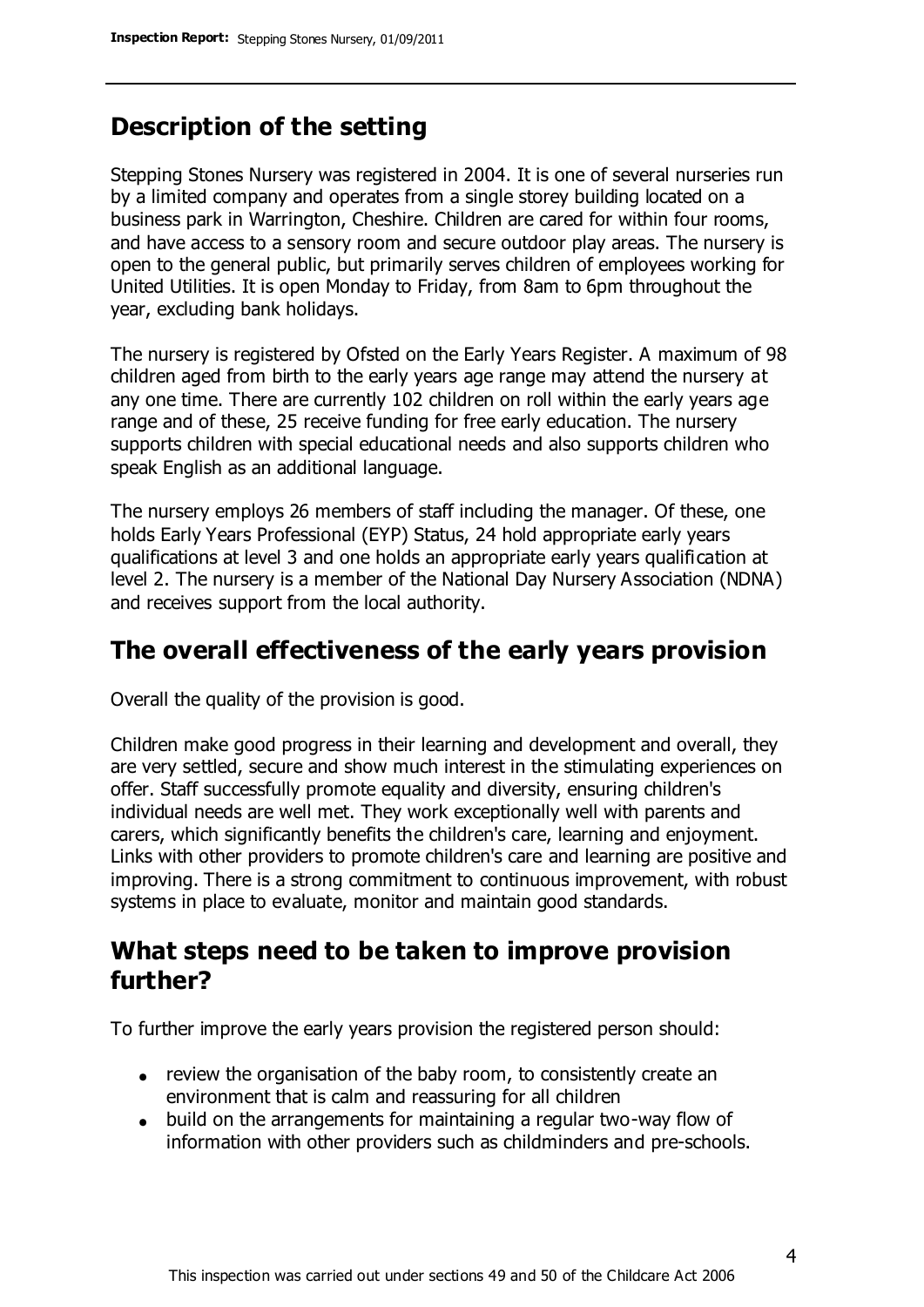# **The effectiveness of leadership and management of the early years provision**

All staff complete required checks to ensure their suitability to work with children. Induction arrangements for new staff are robust and all staff attend in-house training regarding safeguarding children, so that everyone is fully aware of the possible indicators of abuse and how to respond to a cause for concern. All required documentation to ensure the nursery runs efficiently is very well organised and accurately maintained. An external company is responsible for conducting health and safety audits, and staff carry out thorough risk assessments and daily safety checks to ensure the building is very safe and secure.

Managers and leaders successfully drive improvements to enhance the quality of the provision. Outdoor play spaces have been significantly improved to create exciting areas for children to enjoy and explore. Recommendations from the last inspection have been fully addressed and all staff contribute to actions plans that identify further improvements to be made. One staff member has recently been awarded 'practitioner of the year' by the NDNA and the nominated EYP is working well with the staff team to lead and develop practice, thus maximising positive learning experiences for all children.

Staff successfully promote equality and diversity and support children in learning to value and respect other cultures. They liaise closely with parents and take positive measures to ensure children with special educational needs are fully supported. Careful consideration has been given to the organisation of indoor and outdoor areas to create a very stimulating and well-equipped learning environment. However, organisation in the large baby room is not always conducive to creating a calm environment and occasionally some babies become a little unsettled.

Engagement with parents and carers is excellent. They receive a wealth of information about the nursery and the educational programme. They have many opportunities to be fully involved in the children's learning, for example, attending stay and play sessions or sharing their cultural knowledge and skills with the children. Parents and carers are highly complimentary about the staff and the range of experiences they provide for the children. Children's transition to school is well supported because of the good links established with local schools. Contact with other providers is less well developed.

# **The quality and standards of the early years provision and outcomes for children**

Children enjoy the wide range of activities on offer and concentrate well on tasks. They show confidence in asking questions and engaging in conversations with staff, which supports their language and communication skills. Well-established routines help children to feel safe and strong relationships with the staff increases their sense of trust. Positive strategies are introduced to help babies feel settled and safe such as creating a settling-in box containing familiar items from home. Staff consistently follow good hygiene practices to minimise risks to children's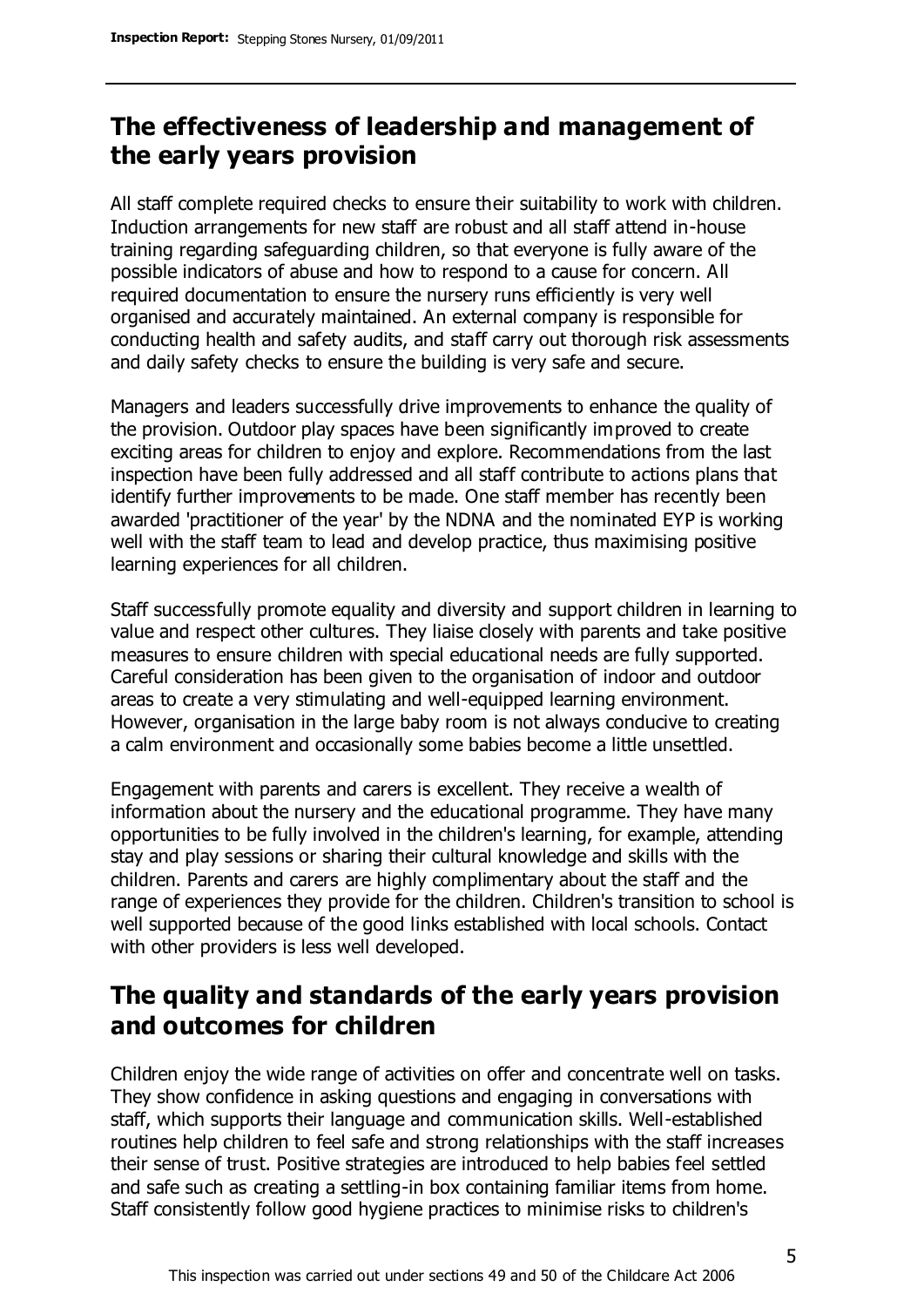health such as wearing aprons, gloves and shoe protectors. Children adopt healthy lifestyles, for example, by eating freshly prepared and nutritious meals, and brushing their teeth after lunch.

Children develop positive skills for the future. For example, they enjoy opportunities to share books, draw and paint, which encourages their reading and writing skills. The sensory room promotes exploration and enables children to use some electronic equipment. Exciting outdoor play areas promote all areas of learning really well. For example, children practise their climbing and balancing skills and enjoy digging in the mud, filling containers with water and growing vegetables. They delight in imaginative play as they search for buried treasure and enjoy using their senses to explore various materials such as paint, custard or toothpaste.

Good behaviour is positively reinforced and staff value children's efforts. As a result, children learn to cooperate and be kind to each other. Children's independent skills are well promoted, particularly at lunchtime where they collect their own cutlery and self-serve. They enjoy using interesting objects in the maths area, such as a spirit level, and have fun building with the bricks, which develops their awareness of shape and space. Children have good opportunities to learn about their own and other cultures. Attractive multi-cultural wall displays and a wide range of resources and planned topics, help children to understand and appreciate diversity.

Staff are very caring and supportive towards the children, enabling close relationships to flourish. They demonstrate secure knowledge of how to promote children's learning and implement effective systems to plan, observe and assess their ongoing progress. A wide range of exciting activities are organised to meet children's learning needs, interests and next steps. Comprehensive and wellpresented learning journeys clearly show the positive progress children make towards the early learning goals.